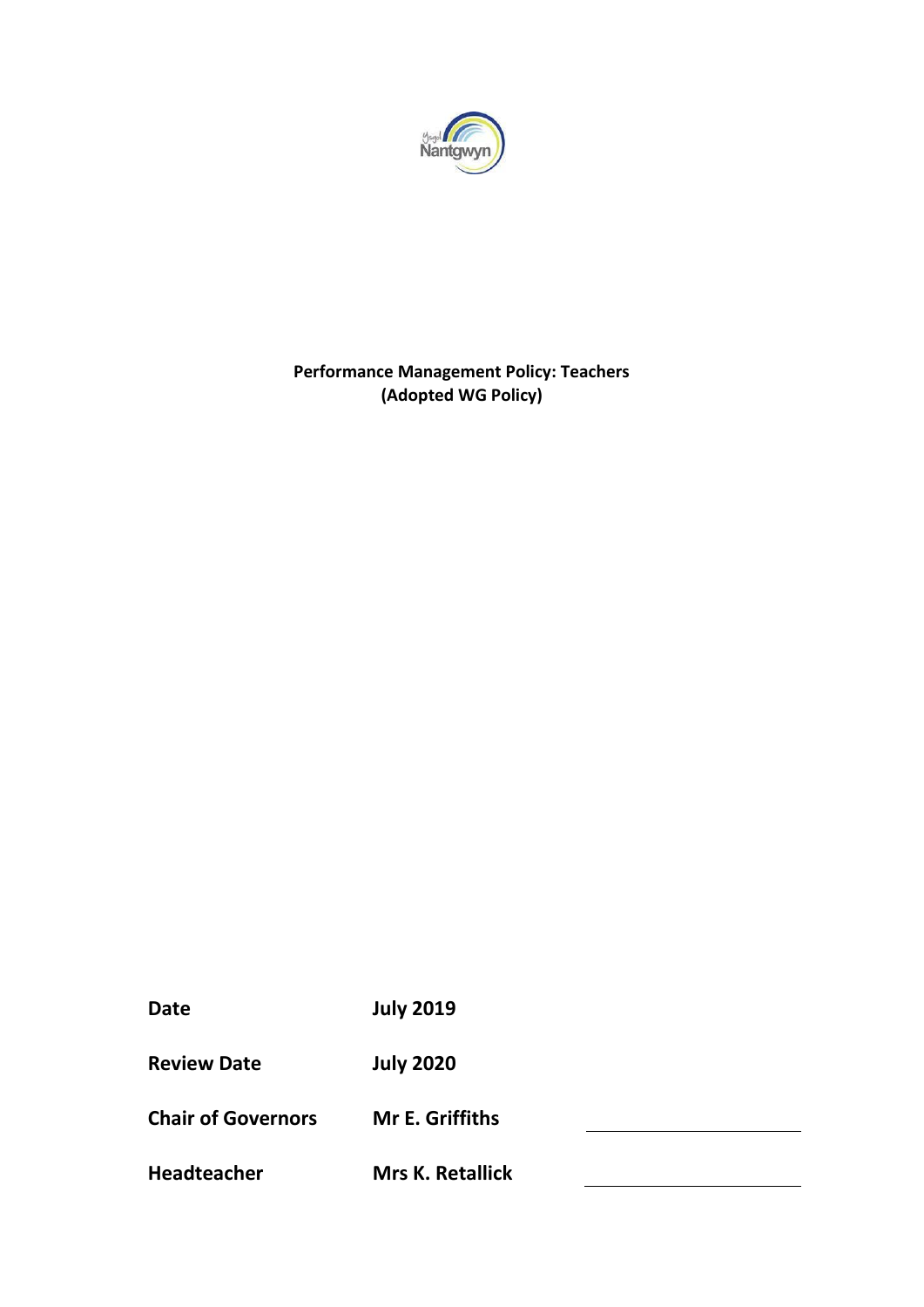## Contents

| 1. Introduction                                       | 3  |
|-------------------------------------------------------|----|
| 2. Principles underpinning performance management     | 4  |
| 3. Professional standards                             | 5  |
| 4. Timing of the performance management cycle         | 6  |
| 5. Appointment of appraisers                          | 7  |
| 6. The performance management plan                    | 8  |
| 7. The review meeting                                 | 9  |
| 8. The appraisal review statement                     | 10 |
| 9. Appeals                                            | 11 |
| 10. Use of appraisal statements                       | 12 |
| 11. Managing underperformance                         | 14 |
|                                                       |    |
| Annex A: Template - PRD Record                        | 15 |
| Annex B: Template - performance management objectives | 17 |
| Annex C: Template – appraisal review statement        | 18 |
| Appendix D: Training and development needs            | 19 |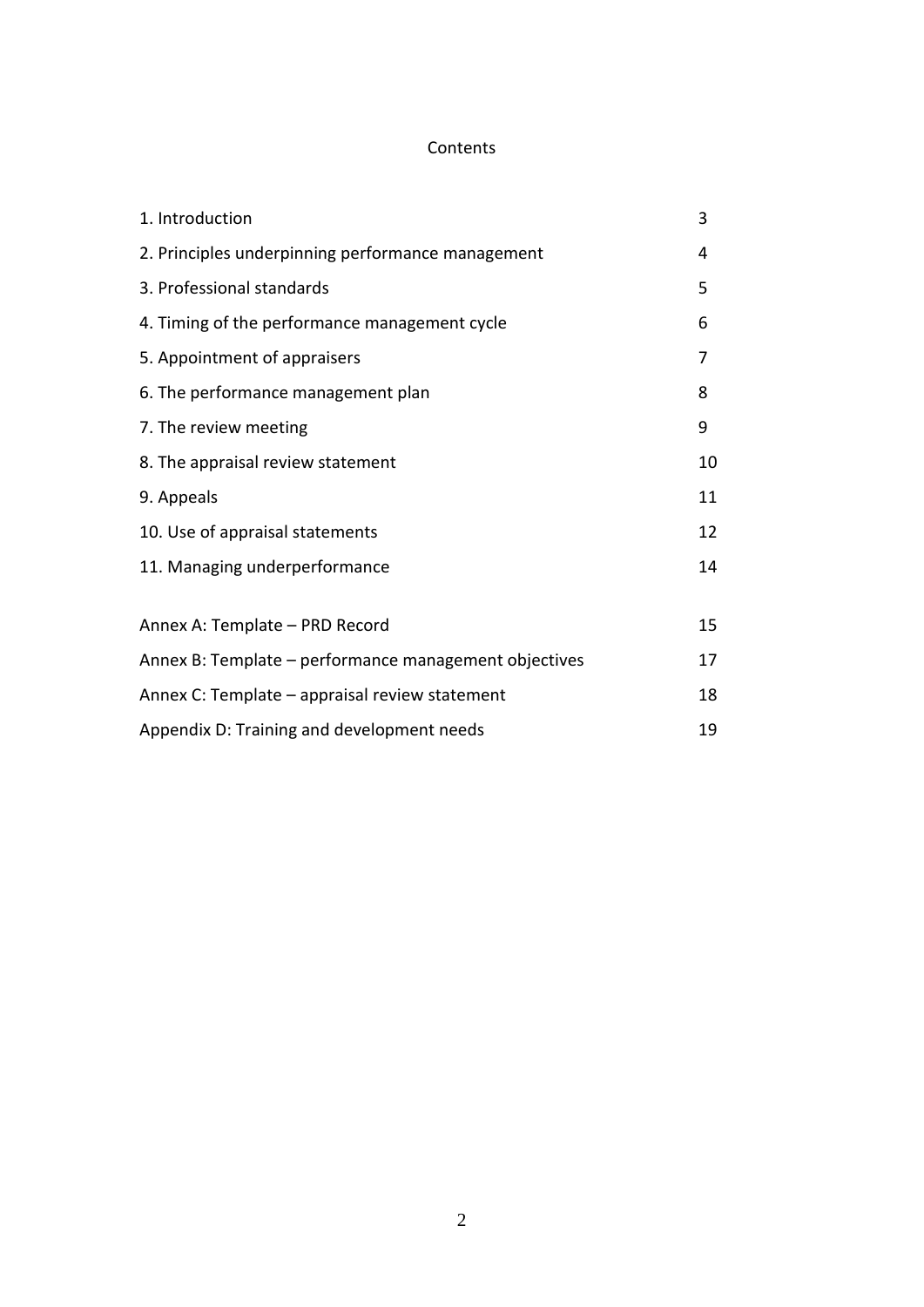# **1. Introduction**

1.1 This policy sets out the performance management arrangements for the head teacher and teachers of Ysgol Nantgwyn . It has been agreed by the governing body, headteacher and local authority and follows consultation with all staff members and recognised trade unions. It describes the purpose, procedures, roles and responsibilities that will ensure that the school's performance management arrangements contribute to the professional development of its staff and to the achievement of wider development objectives for the school and its learners.

1.2 The policy will be reviewed annually and any necessary amendments will be the subject of further consultation with staff members. The policy was last reviewed in June 2018

1.3 The headteacher will provide the governing body with an annual written report on the operation and effectiveness of this policy including the training and development needs arising from the performance management process. In 2018/19 this will use information from the process in their previous school.

1.4 Staff should read and use this policy in conjunction with new national teacher standards for Wales, which can be found at:

# <http://learning.gov.wales/resources/collections/professional-standards?lang=en>

1.5 NQTs commencing induction on or after 1 September 2017 have worked to the new standards. NQTs who commenced their induction before this date will complete their induction using the same standards they started with. All other serving teachers and leaders move to the new standards by September 2018 which allowed a year for a managed transition.

1.6 This policy has been produced with due regard to the current appraisal regulations and accompanying guidance published by the Welsh Government. These can be found at:

## **Regulations**

[www.legislation.gov.uk/wsi/2011/2940/contents/made](http://www.legislation.gov.uk/wsi/2011/2940/contents/made)

## **Guidance**

[www.wales.gov.uk/topics/educationandskills/publications/guidance/performance](http://www.wales.gov.uk/topics/educationandskills/publications/guidance/performance-man-for-teachers?lang=en)[man-for-teachers?lang=en](http://www.wales.gov.uk/topics/educationandskills/publications/guidance/performance-man-for-teachers?lang=en)

1.7 This policy does not apply to:

- newly qualified teachers (NQTs) undergoing their statutory period of induction who are exempted from performance management arrangements
- teachers employed for a fixed period of less than one school term.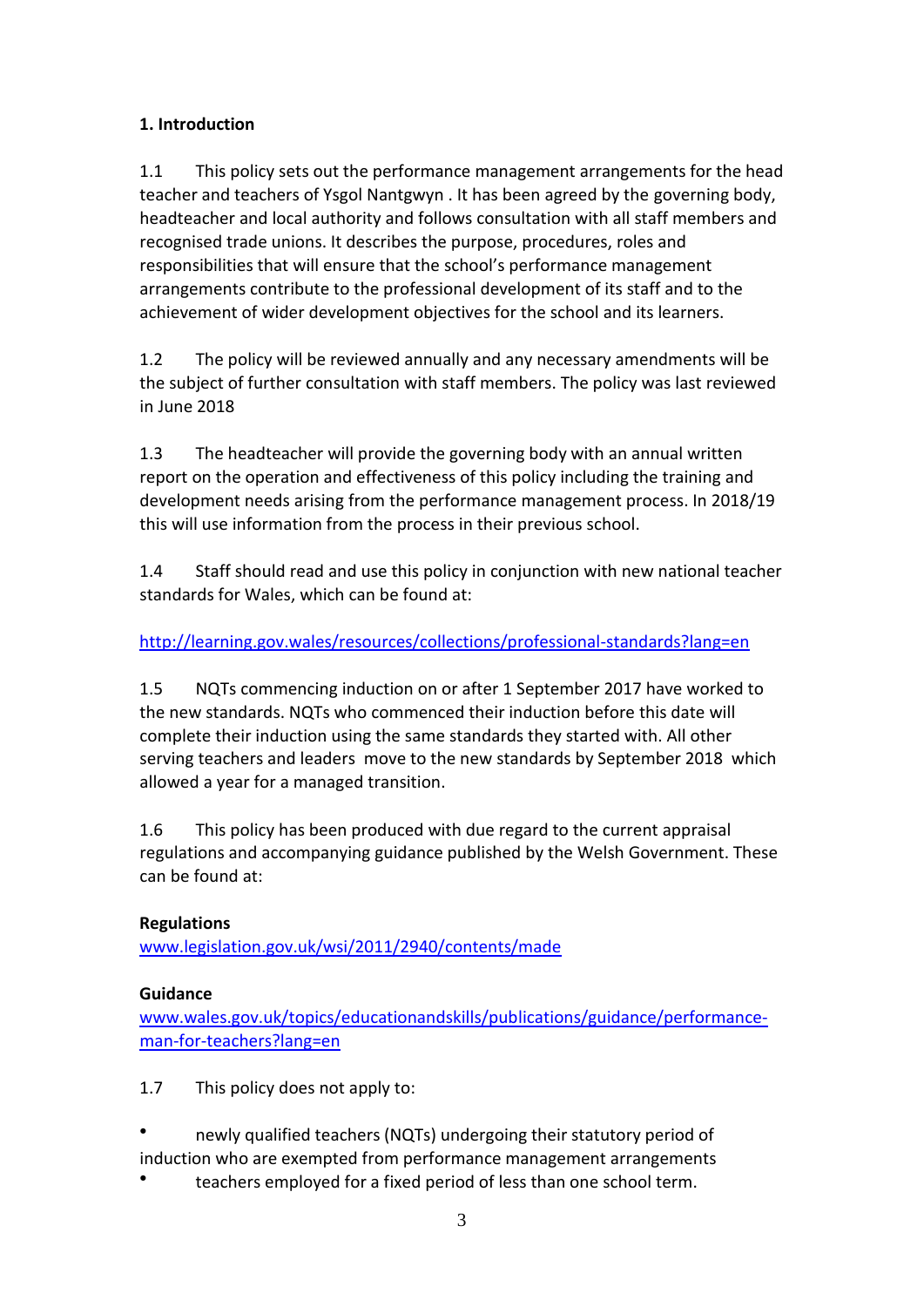## **2. Principles underpinning performance management**

2.1 The following principles will underpin our performance management arrangements.

Trust, confidentiality and professional dialogue between appraiser and appraisee.

- Consistency so that all staff are treated fairly.
- Recognition of strengths and a commitment to share effective practice.
- A commitment to provide constructive feedback on performance.
- Rigorous and evidence-based.

A shared commitment to meeting the school's improvement plan and appropriate national priorities.

#### **3. Professional standards**

3.1 Teachers are required to meet the Revised Professional Standards at the end of their throughout their career. The headteacher is required to meet the Leadership Standards. Other practitioners may choose to use the Leadership Standards as a reference for their leadership development where this is identified as a priority for their professional development.

3.2 NQTs commencing induction on or after 1 September 2017 have worked to the new standards. NQTs who commenced their induction before this date will complete their induction using the same standards they started with. All other serving teachers and leaders move to the new standards by September 2018 which allowed a year for a managed transition.

3.3 The Professional Standards should be considered as a whole to provide a backdrop to discussion and to help practitioners identify areas for further development.

3.4 The relevant professional standards can be found at:

<http://learning.gov.wales/resources/collections/professional-standards?lang=en>

## **4. Timing of the performance management cycle**

4.1 The school's annual performance management cycle will start on **September 2018** and be completed by **September 2019**.

4.2 The appraisal cycle has been timed to link with the school's annual planning cycle.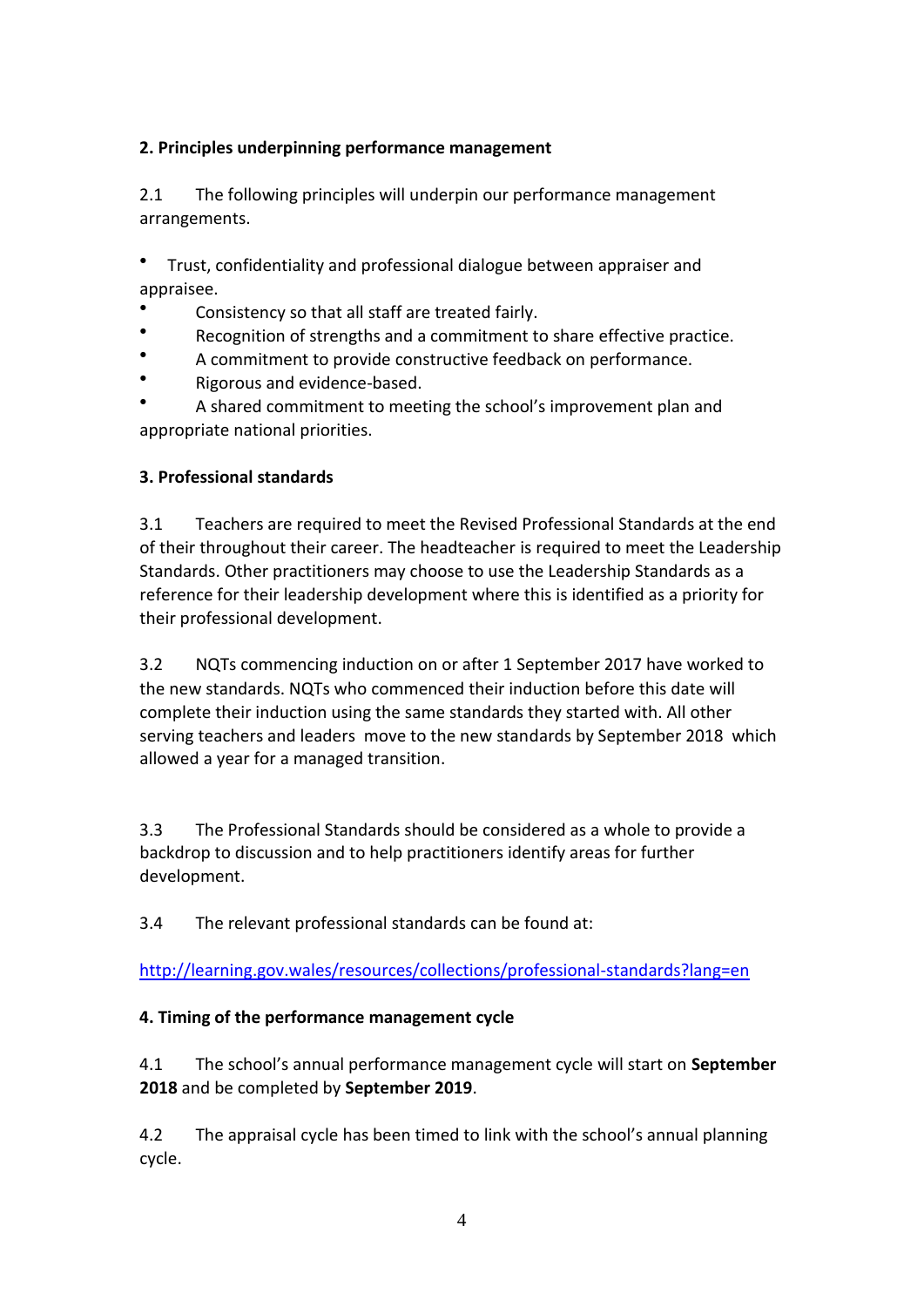#### **5. Appointment of appraisers**

- 5.1 The headteacher will appoint an appraiser for every teacher in the school.
- 5.2 The headteacher's appraisal will be carried out by a panel consisting of:
- at least two governors appointed by the governing body
- one or two representatives appointed by the local authority.

#### **6. The performance management plan**

6.1 Performance management will be a continuous cycle throughout the year involving three stages of planning, monitoring performance and reviewing performance.

6.2 The appraiser(s) will meet with the teacher/headteacher at the start of the cycle to plan and prepare for the annual appraisal. This meeting may be combined with the review meeting held at the end of the previous cycle.

6.3 The meeting will seek to agree the following:

objectives for the cycle and professional development activities to support achievement of the objectives

● the monitoring procedures including arrangements for observation of teaching on at least one occasion

any sources of information and data relevant to the objectives – these should include an up-to-date practice, review and development (PRD) record and data/information drawn from existing sources.

A template for the PRD Record is at Annex A (page 15). A template for recording the objectives is at Annex B (page 17).

6.4 In the case of the headteacher's performance plan only, the chair of the governing body will provide, on request, a copy of the headteacher's objectives to Estyn.

6.5 The arrangements for monitoring performance against the objectives, including the use of observation, will be decided during the planning meeting and recorded by the appraiser(s).

6.6 The appraisee and appraiser(s) will keep progress under review throughout the cycle including the use of informal discussion as well as the more formal arrangements specified in the planning meeting. The PRD Record will provide a focus for these discussions.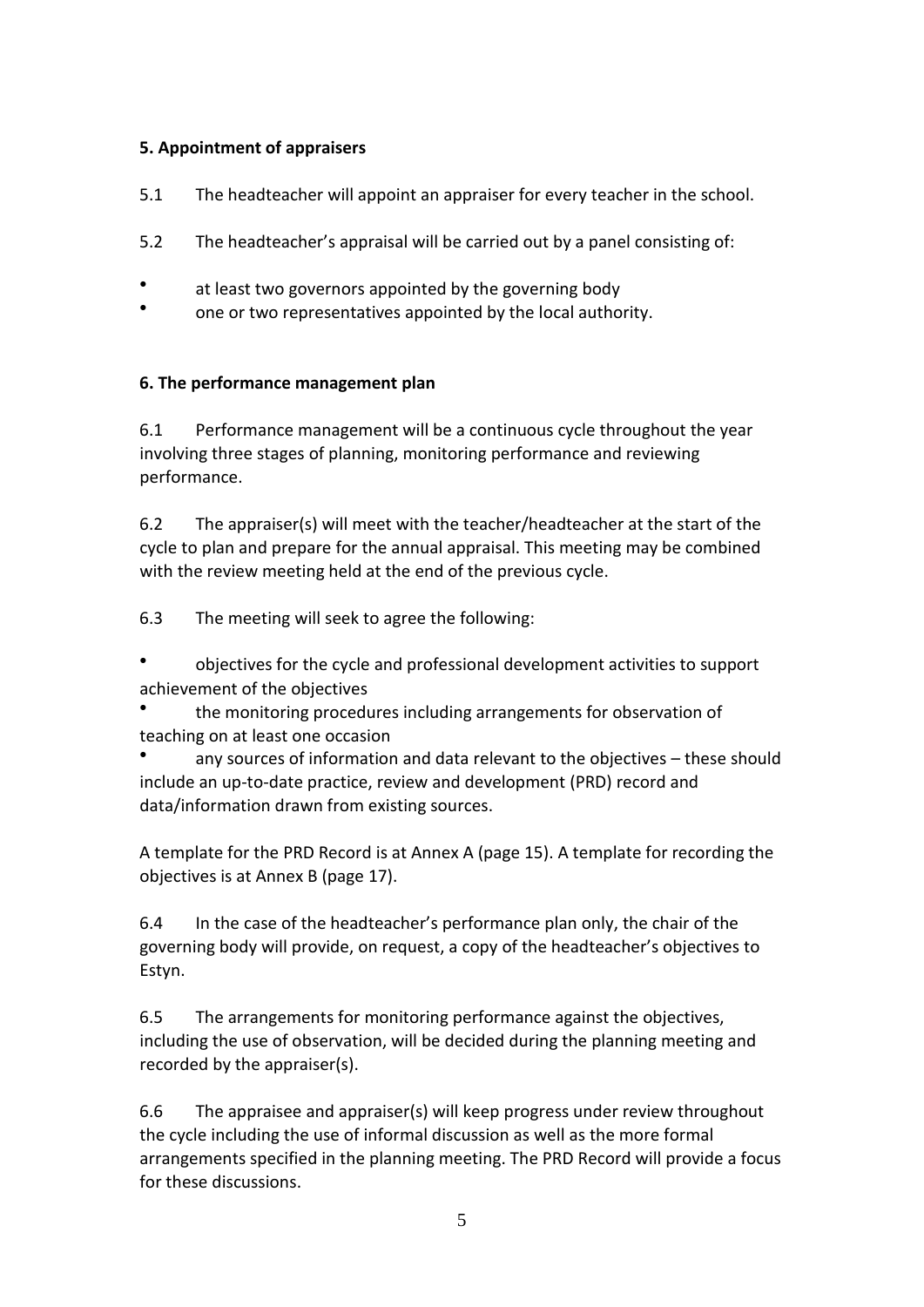# **7. The review meeting**

7.1 At the end of the performance management cycle a formal review meeting will be held where the appraiser and appraisee will discuss achievements, any areas for improvement and professional development activities. This meeting may be combined with the planning meeting for the next annual cycle.

7.2 The purpose of the review meeting will be to:

assess the extent to which the appraisee has met their objectives

determine whether there has been successful overall performance in

confirming the appraisee continues to meet the relevant professional standards ● identify the need for additional support, training or development and how this will be met.

# **8. The appraisal review statement**

8.1 Within ten school days of the review meeting the appraiser(s) will provide the appraisee with a written statement of the main points made at the review meeting and the conclusions reached. Annexed to the statement will be a summary of professional development needs and an indication of how these might be met.

8.2 The appraiser will seek to agree the final wording of the appraisal statement with the appraisee.

8.3 The appraisee may, within ten school days of receiving the final appraisal statement, add comments in writing. These comments will then form part of the statement.

8.4 Both the appraisal statement and the annex are confidential documents and must be kept in a secure place. The provisions of the Data Protection Act will be followed at all times.

8.5 A template for the 'Appraisal review statement' is at Annex C (page 18).

# **9. Appeals**

9.1 The appraisee may appeal against the appraisal statement within ten school days of receiving the appraisal statement. An appeals officer or, in the case of the headteacher, an appeals panel will be appointed to conduct a review.

9.2 All appeals will be conducted in accordance with the current Appraisal Regulations and the associated Welsh Government guidance.

9.3 In summary, the appeal process will involve the following stages.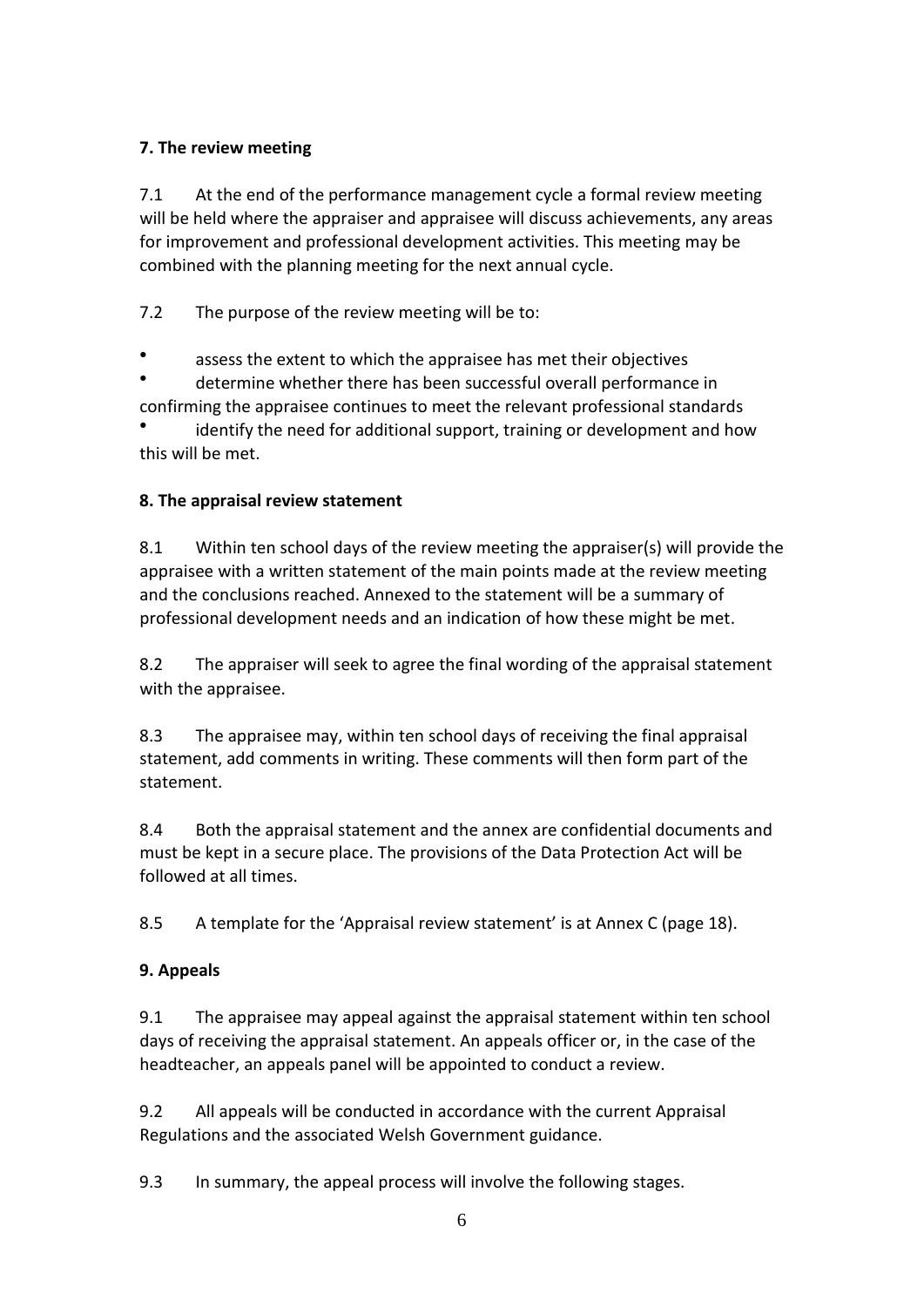- Appraisee lodges appeal with the governing body.
- Appeals officer/panel appointed.
- Appeals officer/panel provided with copy of appraisal statement within five school days of receiving notice of appeal.

Appeal review will be carried out within ten school days of receiving appraisal statement.

The appeals officer/panel must take into account any representations made by the appraisee.

- The appeals officer/panel may then decide that:
- the appraisal has been carried out satisfactorily
- with the agreement of the appraiser(s), amend the appraisal statement – order that a new appraisal be carried out.
- The appeals officer/panel can not determine that:
- new objectives can be set
- existing objectives be revised.

#### **10. Use of appraisal statements**

#### **Teachers**

10.1 The appraiser must give a copy of the appraisal statement to the appraisee and to the headteacher. In turn, the headteacher will, on request, provide a copy to:

- the appraiser
- an appeals officer
- any governors responsible for making decisions or giving advice on matters in relation to pay.

10.2 Where the appraisee is eligible for pay progression under the School Teachers Pay and Conditions Document (STPCD) the appraiser will provide a recommendation on pay progression to the head teacher in line with provisions of the STPCD.

10.3 The headteacher will provide a copy of the annex to the appraisal statement detailing professional development needs to the person with whole-school responsibility for planning provision for training and development.

10.4 The appraisal statement will be kept by the headteacher in a safe and secure place until at least three years after the next appraisal statement has been finalised.

#### **Headteacher**

10.1 In the case of the headteacher's performance management the appraisers will give copies of the appraisal statement to the headteacher, the chair of the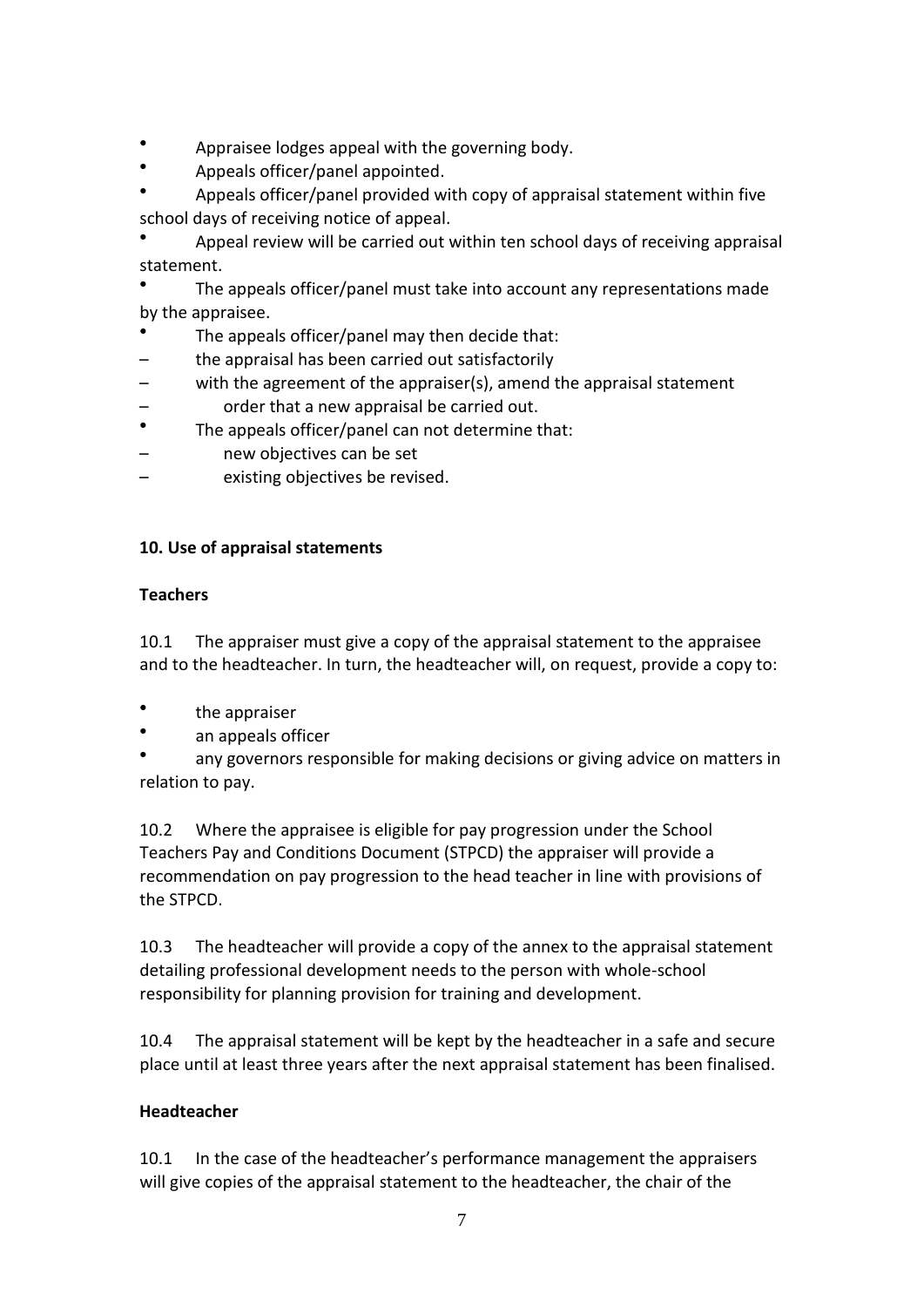governing body and the chief education officer. Appraisers will also, on request, provide a copy to any governors responsible for making decisions or giving advice on matters in relation to pay.

10.2 The chair of the governing body will also provide, on request, a copy of the head teacher's appraisal statement to:

any officer designated by the chief education officer responsible for the performance of headteachers

any appeals officer

10.3 The chair of the governing body will provide a copy of the annex to the appraisal statement detailing professional development needs to the person with whole-school responsibility for planning provision for training and development.

10.4 The appraisal statement will be kept by the governing body in a safe and secure place until at least three years after the next appraisal statement has been finalised. The headteacher will also keep a copy of the appraisal statement for the same period of time.

10.5 Information from the headteacher's appraisal statement may be taken into account by the governing body (or its committees) in matters relating to the promotion, discipline or dismissal of the headteacher or in relation to any discretion over pay.

#### **11. Managing underperformance**

11.1 Effective line management arrangements, including the effective use of the procedures outlined in this policy, will help prevent underperformance through early identification, support and intervention.

11.2 The performance management procedures set out in this policy, including the review meeting and appraisal statement, do not form part of any disciplinary, competency or capability procedures. However, information from the appraisal statement can be taken into account when making decisions about performance, pay, promotion, dismissal, or disciplinary matters which may be triggered by other procedures.

#### **Annex A: Practice, Review and Development Record**

| <b>Practice, Review and Development Record</b> |  | <b>Name: Louise Williams</b> |  | From:               |  |
|------------------------------------------------|--|------------------------------|--|---------------------|--|
|                                                |  |                              |  |                     |  |
|                                                |  | <b>Objective 1:</b>          |  | <b>Objective 2:</b> |  |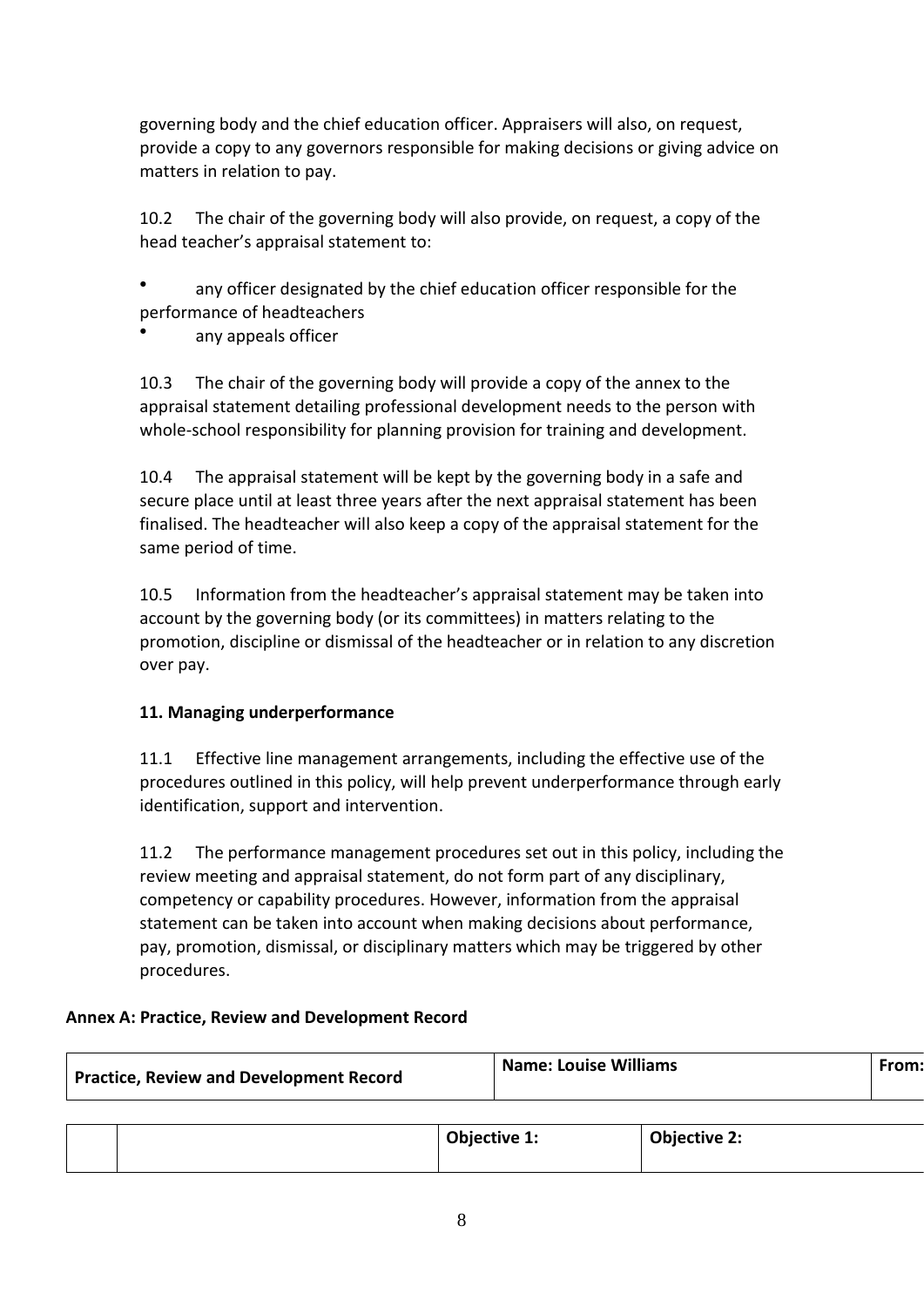|                              |                                                                                                                                                                                                                                                                                                                                                                                                                                                                                                                                          | Enter objective here | Enter objective here |
|------------------------------|------------------------------------------------------------------------------------------------------------------------------------------------------------------------------------------------------------------------------------------------------------------------------------------------------------------------------------------------------------------------------------------------------------------------------------------------------------------------------------------------------------------------------------------|----------------------|----------------------|
| Pla<br>nni<br>ng             | What is the focus of my<br>$\bullet$<br>objectives - how do they relate to<br>school priorities?<br>What is the intended impact on<br>my practice?<br>What do I need to find out $-$<br>what do other people already know<br>about it?<br>What data and evidence will I<br>make use of?<br>How will I use what I've found<br>out to help me meet my objectives?<br>What actions and/or<br>professional development activities am<br>I planning?<br>What support will I need?<br>How will I work with others to<br>achieve my objectives? |                      |                      |
| M<br>oni<br>tor<br>ing       | What progress am I making in<br>$\bullet$<br>meeting my objectives?<br>What impact has there so far<br>been on my practice?<br>How do I know - what data and<br>evidence am I using?<br>How are others involved in<br>monitoring?                                                                                                                                                                                                                                                                                                        |                      |                      |
| <b>Re</b><br>vie<br>wi<br>ng | How well have I met my<br>$\bullet$<br>objectives?<br>Are there any factors which<br>have affected progress in meeting my<br>objectives?<br>What have I found out?<br>What has been the impact on<br>my practice and/or learner outcomes?<br>How do I know - what data and<br>evidence am I using?<br>What professional development<br>activities have I undertaken?<br>What support has been<br>provided to me?<br>Do I need any follow up<br>development?                                                                              |                      |                      |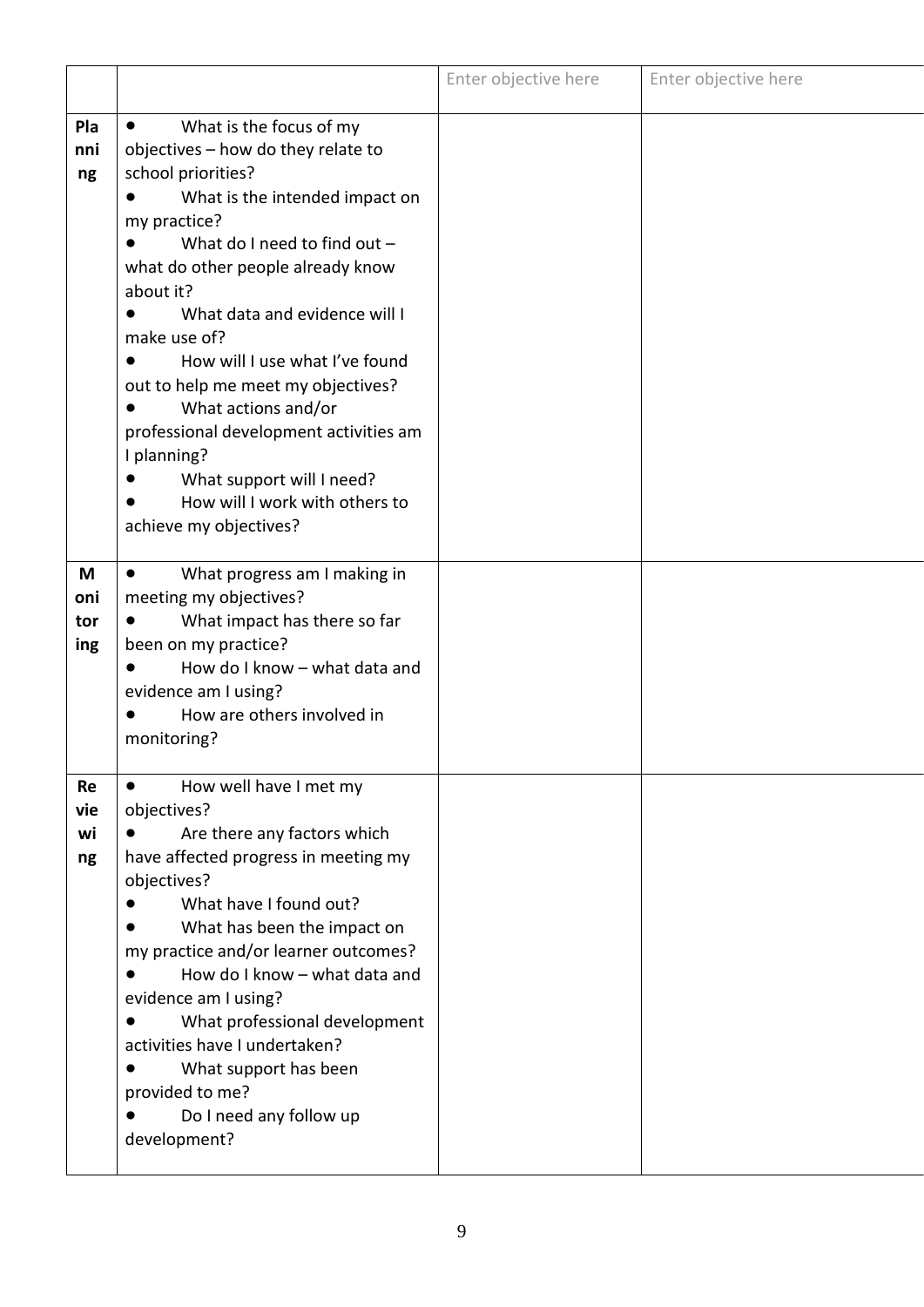## **Practice, Review and Development Record**

## **Purpose of the PRD Record**

The purpose of the PRD Record is to support practitioners in:

● meeting the requirements of the appraisal regulations to keep an up-to-date record of:

o their own assessment of their performance against their performance management objectives

o professional development undertaken or other support provided and how this is contributing to the achievement of objectives

o any factors which the practitioner considers are affecting performance against the objectives

● reflecting regularly on their practice including the use of relevant data and evidence to review their practice and identify priorities for professional development

● providing a focus for discussion during the planning, monitoring and reviewing stages of the performance management cycle.

## **Completing the PRD Record**

The following guidance will assist practitioners in completing their PRD Record during the performance management cycle. The guidance is intended to ensure the PRD Record supports the practitioner in their work without being burdensome to complete.

The PRD Record should be regularly updated – this does **not** need to be daily or even weekly but at key points throughout the performance management cycle. In reflecting regularly on their practice, practitioners should use their professional judgement to decide the points at which the record is updated so that it remains relevant and up-to-date.

● The template makes provision for up to three objectives. The template can be adapted where additional objectives have been identified.

The template is arranged to reflect the performance management cycle of planning, monitoring and reviewing. Each section has a number of 'prompts' designed to assist practitioners to reflect on key aspects of their practice and professional development. Practitioners may find it helpful to base their PRD records around answers to some or all of these prompts.

● Entries should be concise but sufficiently detailed to serve as a basis for discussion. Lengthy prose responses are not necessary and practitioners may choose to adopt a 'bullet point' style approach.

● It is recommended that the PRD Record is maintained in electronic form as this will facilitate easier amendment and updating.

Where objectives are linked it may be more appropriate to 'write across' columns to avoid making duplicate entries.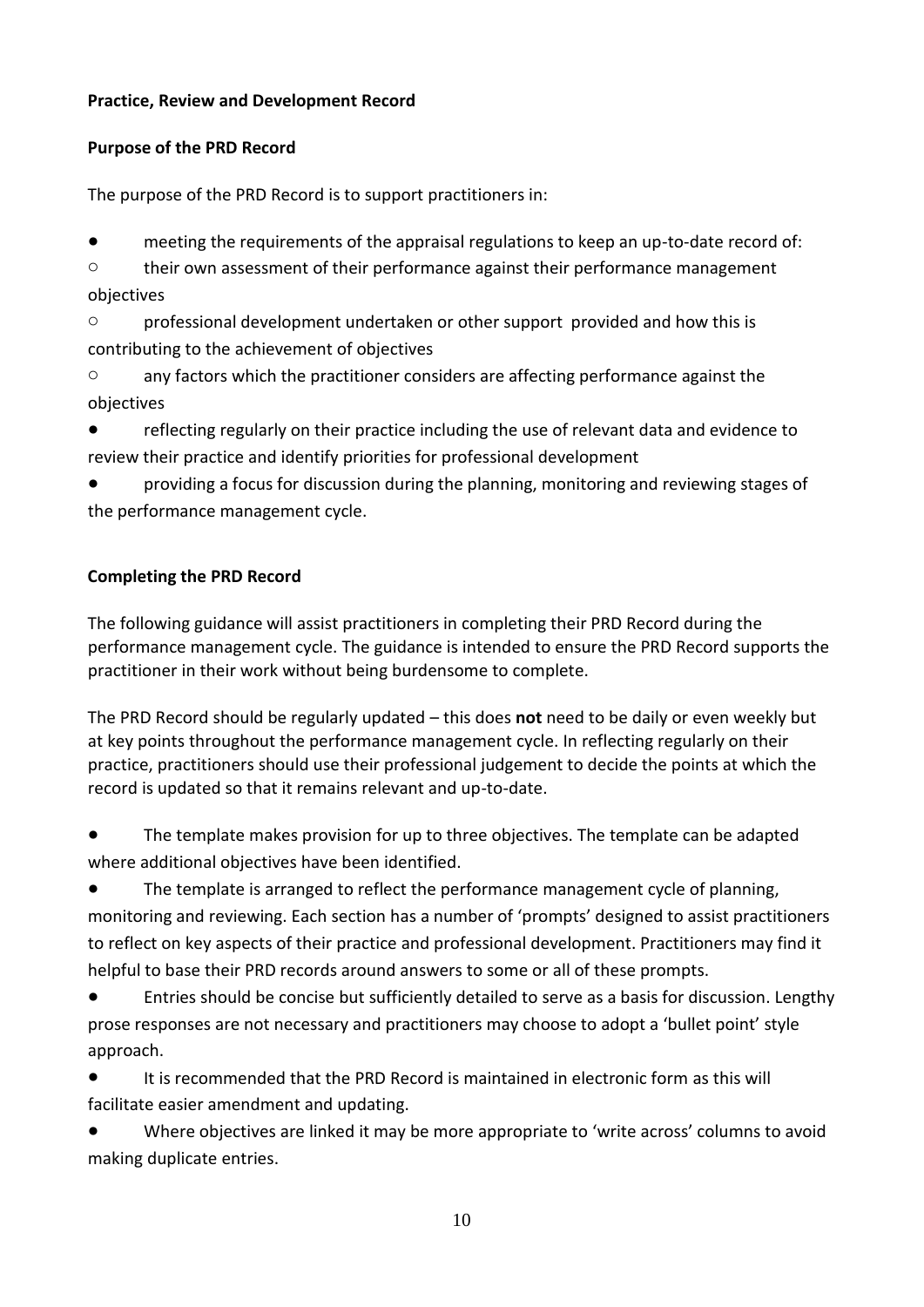### **Annex B: Template – performance management objectives**

| Appraisee: |  |
|------------|--|
|            |  |

Job title: …………………………………………

Period covered by objectives:……………………to…………………………..

| Objectives*                                                                     | Objective 1:           | <b>Objective 2:</b>    | <b>Objective 3:</b>    |
|---------------------------------------------------------------------------------|------------------------|------------------------|------------------------|
|                                                                                 | [Enter objective here] | [Enter objective here] | [Enter objective here] |
| Professional<br>development<br>and/or support<br>required to<br>meet objectives |                        |                        |                        |
| Monitoring<br>procedures to<br>be used                                          |                        |                        |                        |
| Relevant data<br>and/or<br>information to<br>be used                            |                        |                        |                        |

\*If more than three objectives use continuation sheet

Date of planning meeting: ……………………………...

Appraisee comments (where required):

| Date: |
|-------|
| Date: |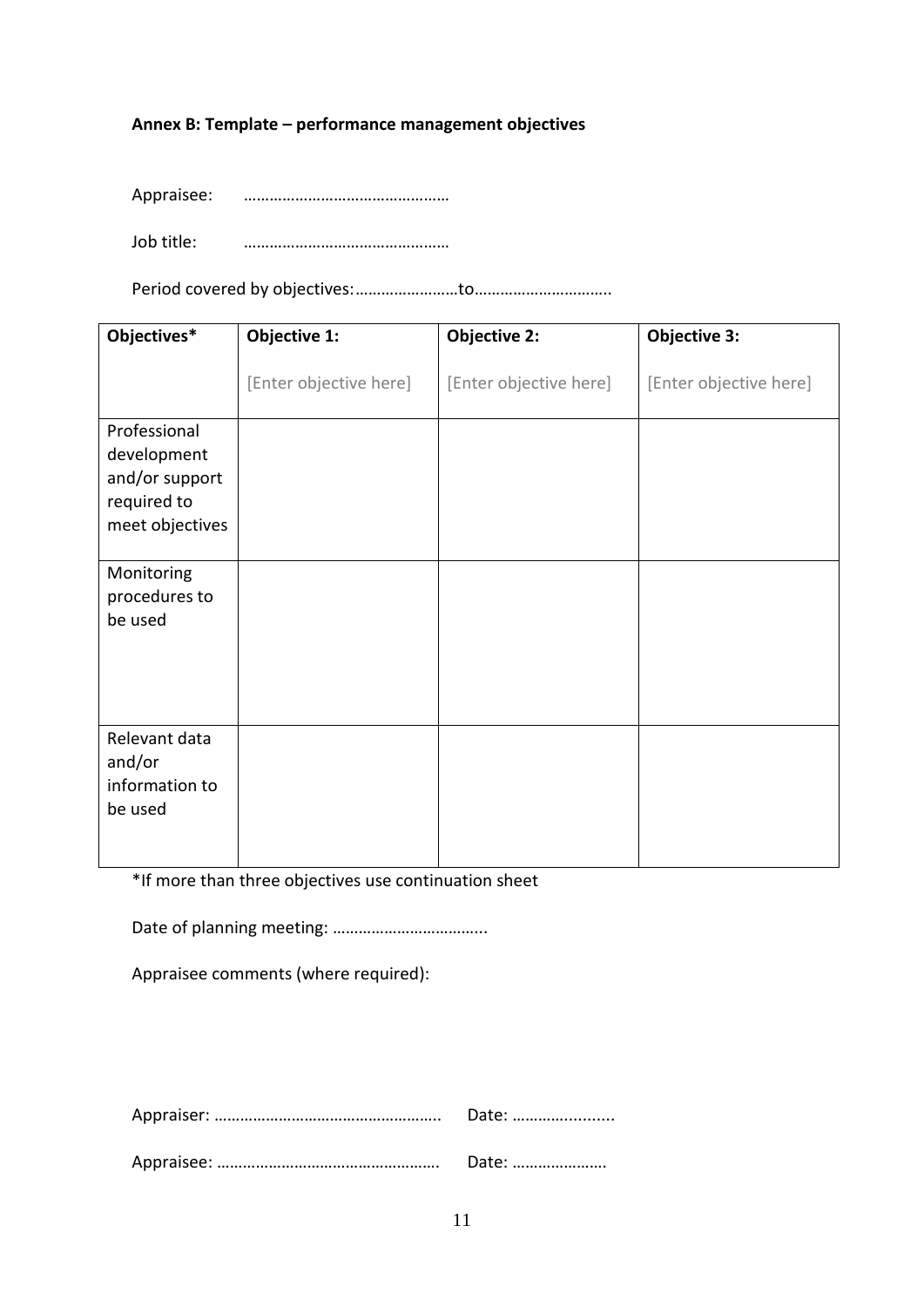### **Annex C: Template – appraisal review statement**

Appraisee: …Catherine Waithaka………………………………………

Job title: …Assistant Headteacher………………………………………

## **1. The extent to which the objectives have been met:**

Objective 3 has been partially met by Jonathan.

#### **2. Overall performance**

Determination of successful overall performance considered against the relevant professional standards as a whole:

- Jonathan does not consistently communicate the appropriate levels of challenge and expectations to the learners.
- There is not a consistent level of challenge for all learners' abilities.

Teaching is not refined so that it consistently secures the best outcomes for learners.

● Learning is not planned to extend learners capacity to build upon prior knowledge.

#### **3. Development needs**

Details of any identified need for additional support, training or development and how this may be met (if applicable):

Jonathan would benefit from watching excellent teaching delivered in a range of scenarios across different age groups. He would then benefit from having guided opportunity and support to implement this into his own practice, as well as at the planning stages. Jonathan will benefit from having the opportunity to then reflect, review and implement his own practice.

#### **4. Pay progression**

Recommendation on pay progression (where applicable):

At this juncture Jonathan does not meet the expectations.

#### **5. Appraisee comments (where applicable):**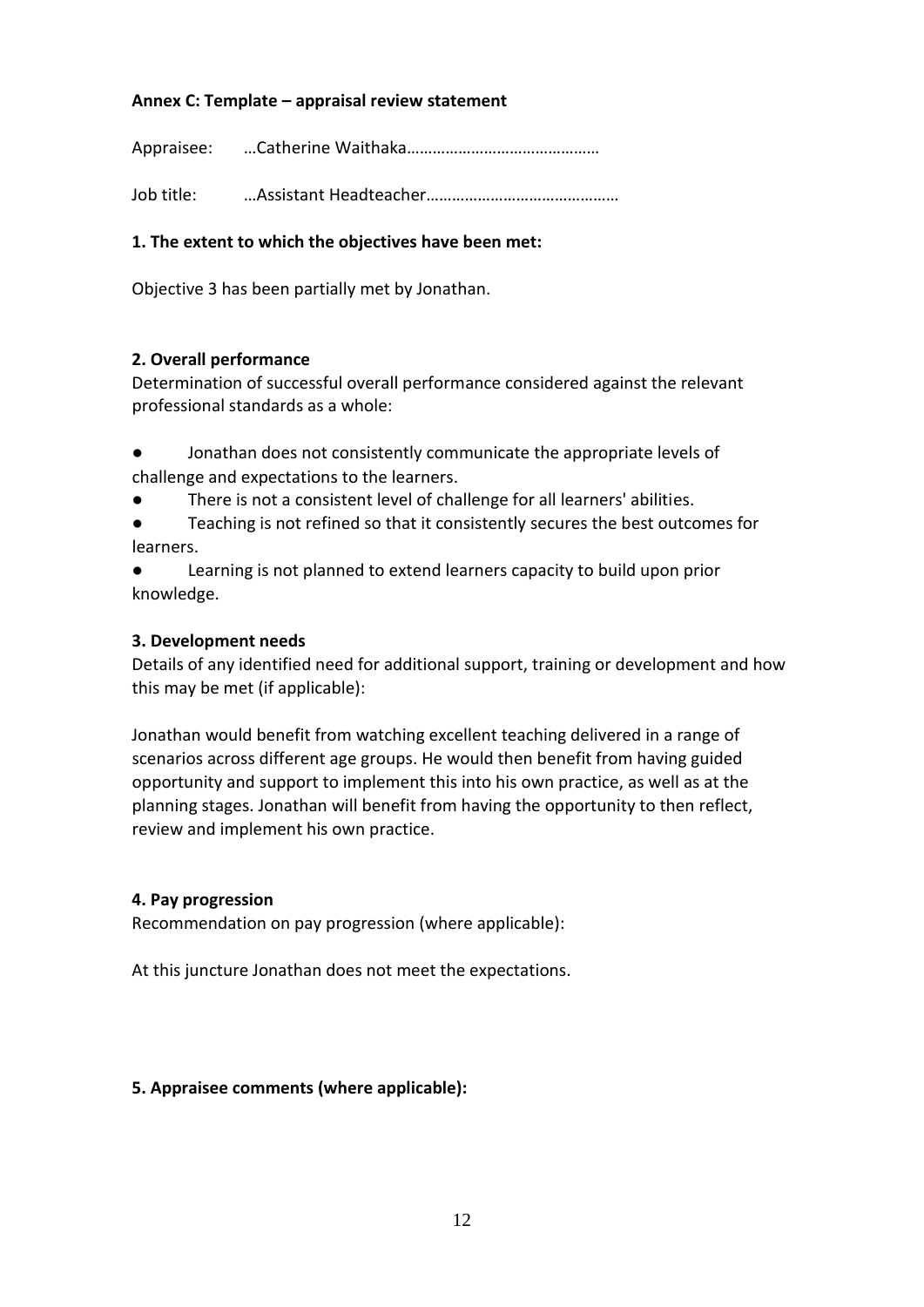| Date: |
|-------|
| Date: |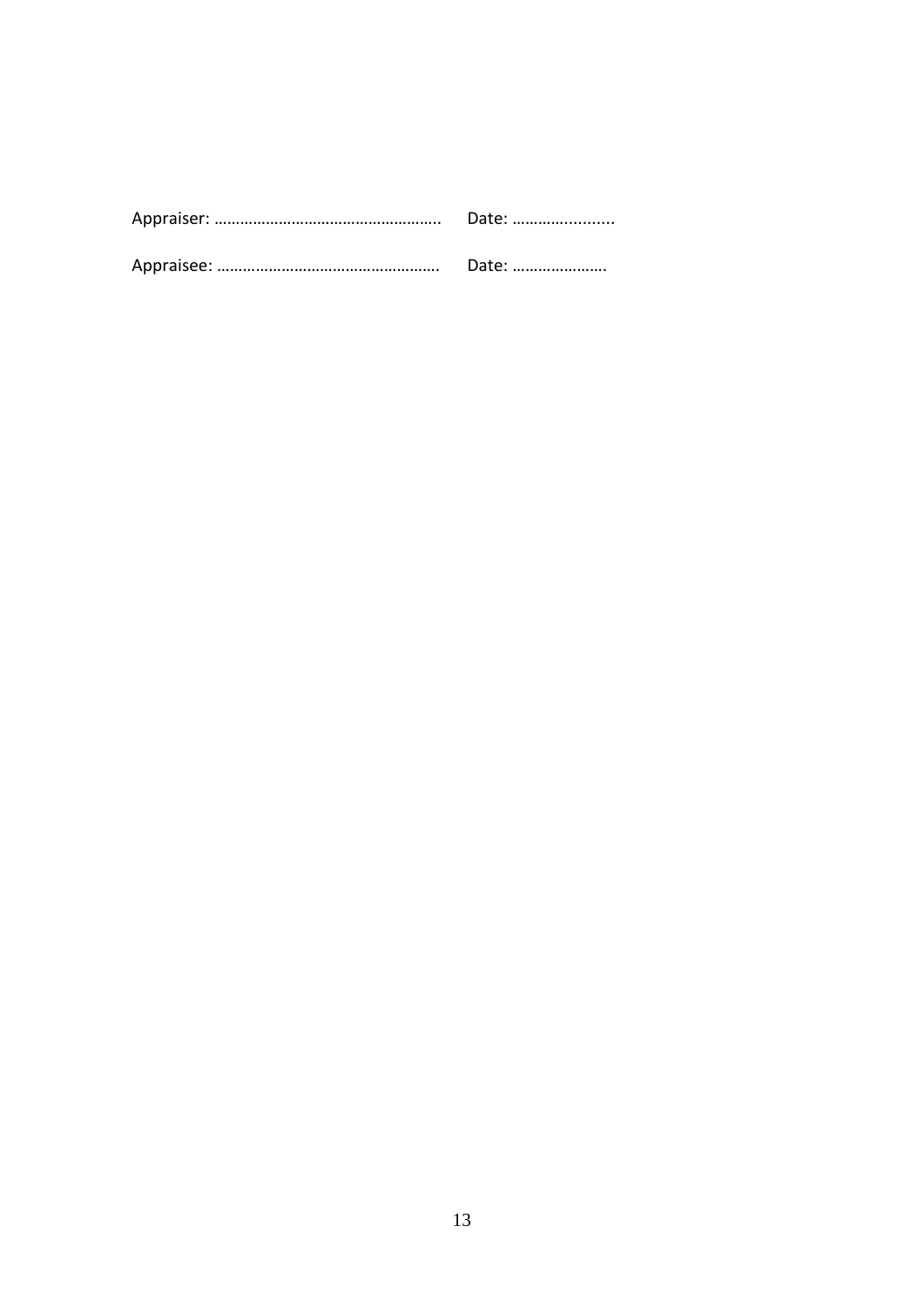# **Appendix: Training and development needs**

Appraisee: …………………………………………

Job title: …………………………………………

| <b>Needs</b>                        | How needs may be met | <b>Timescale</b> |
|-------------------------------------|----------------------|------------------|
| [Enter description<br>of need here] |                      |                  |
| [Enter description<br>of need here] |                      |                  |
| [Enter description<br>of need here] |                      |                  |
| [Enter description<br>of need here] |                      |                  |

| Date: |
|-------|